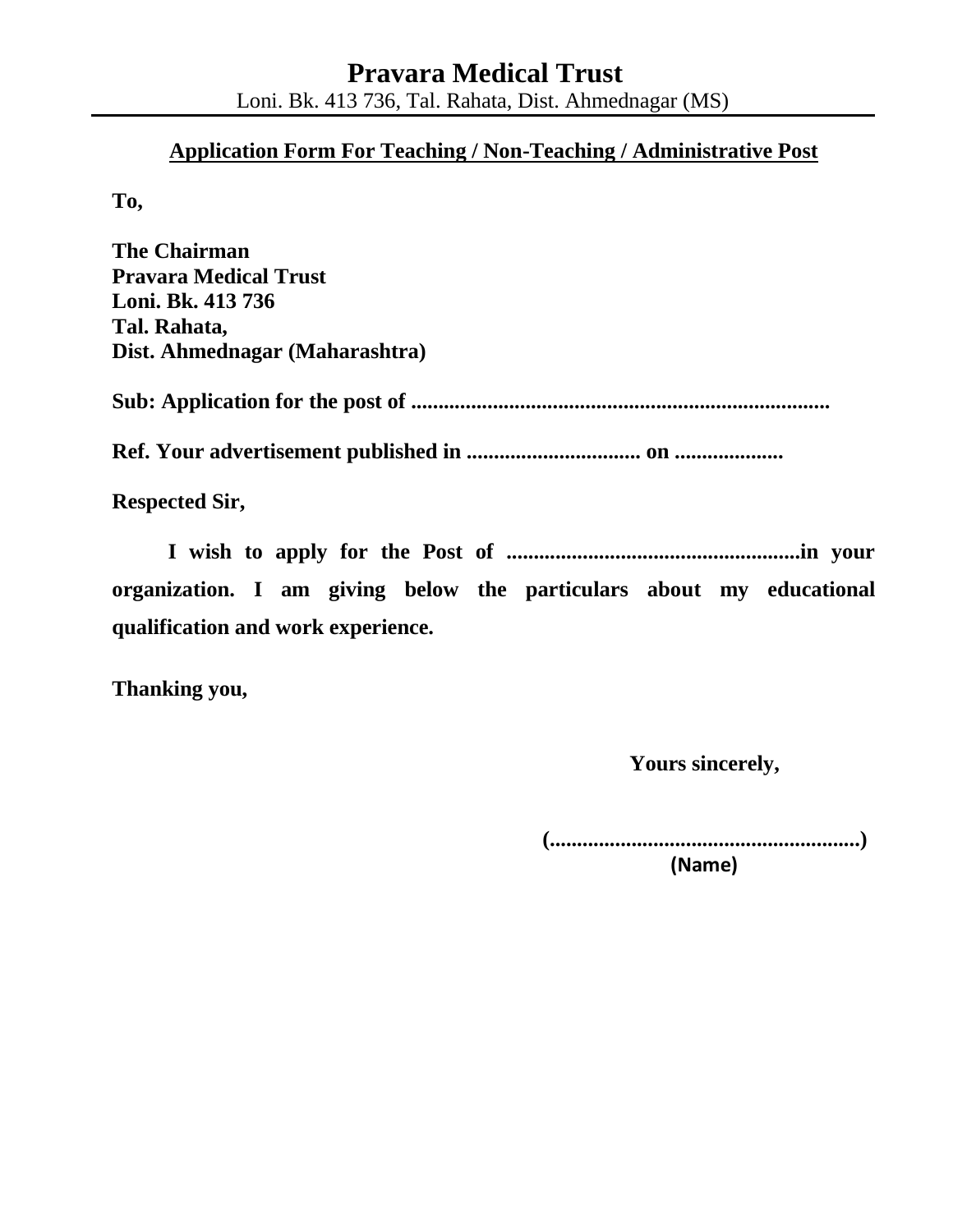# **Pravara Medical Trust**

**Loni. Bk. 413 736, Tal. Rahata, Dist. Ahmednagar (MS)** 

**Application Form For Teaching / Non-Teaching / Administrative Post**

**1. Name of the post applied for : ................................................................................** 

**2. Candidate's Name : ..................................................................................................** 

 **(Surname) (Name) (Father's/ Husband's name)** 

**3. Date of Birth :.......................................................................Age:.............................** 

**4. Gender : Male / Female 5. Marital Status : Married / Unmarried** 

**6. (a) Permanent address : ..........................................................................................** 

**...............................................................................................** 

**..............................................................................................** 

**(b) Address for Correspondence: ..............................................................................** 

**...............................................................................................** 

**...............................................................................................** 

- **7. (a) Phone No. ............................... E-mail ID...........................**
- **(b) Mobile No. .............................................**

#### **8. Academic Qualifications :**

| Sr.<br>No. | <b>Examination/Degree</b><br>& Faculty | Year and<br>Month of<br><b>Passing</b> | <b>Board</b> /<br><b>University</b> | Principal<br><b>Subject</b> | Class /<br>Grade/<br>Percentage | <b>Total No. of</b><br><b>Marks</b> |
|------------|----------------------------------------|----------------------------------------|-------------------------------------|-----------------------------|---------------------------------|-------------------------------------|
|            |                                        |                                        |                                     |                             | of Marks                        |                                     |
| 1.         | <b>S.S.C.</b>                          |                                        |                                     |                             |                                 |                                     |
| 2.         | <b>H.S.C.</b>                          |                                        |                                     |                             |                                 |                                     |
|            | Arts / Commerce/                       |                                        |                                     |                             |                                 |                                     |
|            | Science etc.                           |                                        |                                     |                             |                                 |                                     |
| 3.         | <b>U.G. Degree</b>                     |                                        |                                     |                             |                                 |                                     |
|            | Arts / Commerce/                       |                                        |                                     |                             |                                 |                                     |
|            | Science/                               |                                        |                                     |                             |                                 |                                     |
|            | Management/                            |                                        |                                     |                             |                                 |                                     |
|            | Pharmacy etc.                          |                                        |                                     |                             |                                 |                                     |
| 4.         | P.G. Degree                            |                                        |                                     |                             |                                 |                                     |
|            | Arts / Commerce/                       |                                        |                                     |                             |                                 |                                     |
|            | Science/                               |                                        |                                     |                             |                                 |                                     |
|            | Management/                            |                                        |                                     |                             |                                 |                                     |
|            | Pharmacy etc.                          |                                        |                                     |                             |                                 |                                     |
| 5.         | <b>Research Degree</b><br>Ph.D.        |                                        |                                     |                             |                                 |                                     |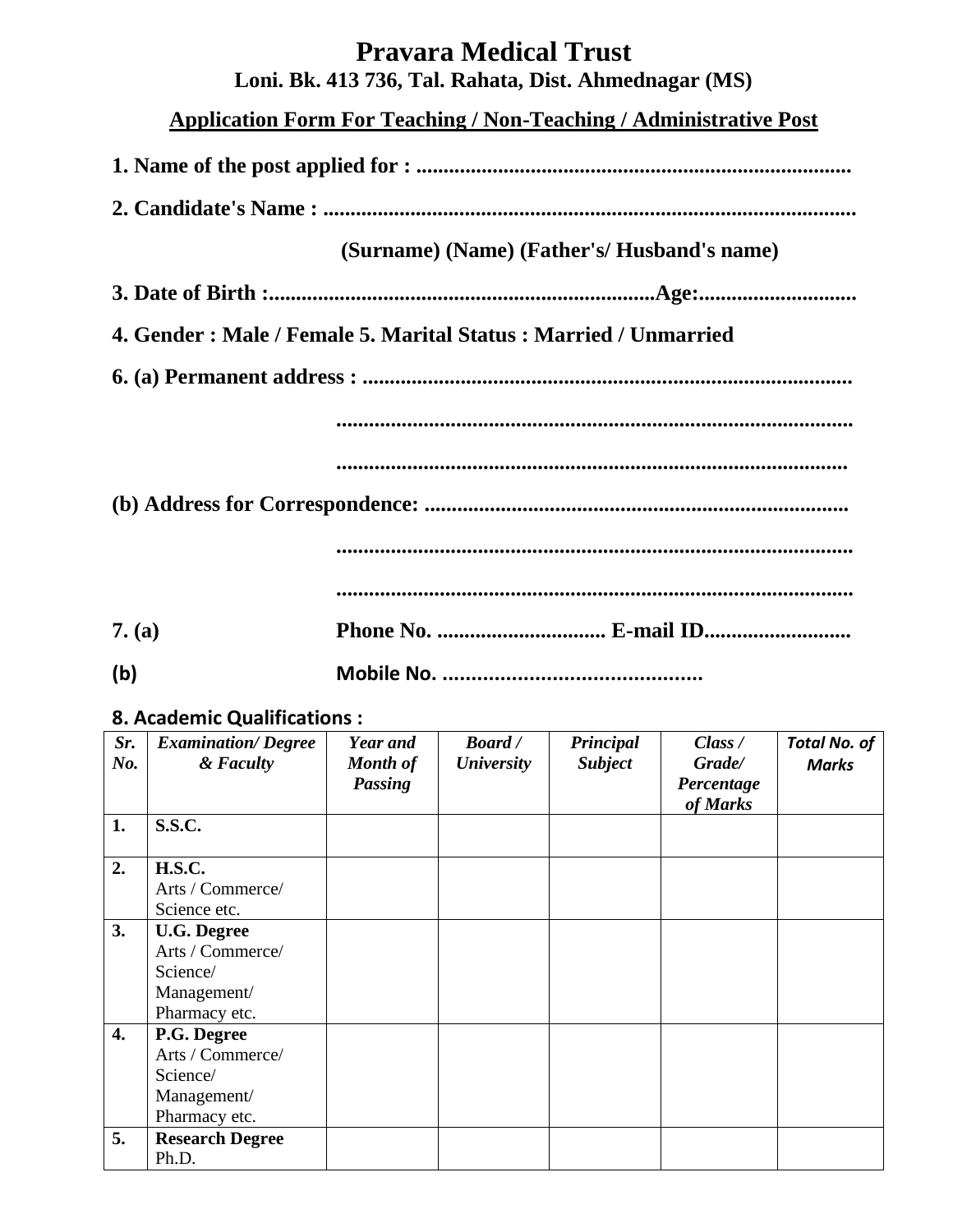## (Please enclose attested copies of certificates) **Any other Technical / Educational Qualifications i.e.Typing English / Marathi /**

## **Stenography / Computer courses etc.**

| Sr.<br>No. | Name of the Technical /<br><b>Professional Qualifications</b> | Name of the<br><b>Institution/Board</b><br><b>University</b> | year of passing | Marks / Grade |
|------------|---------------------------------------------------------------|--------------------------------------------------------------|-----------------|---------------|
| 1.         |                                                               |                                                              |                 |               |
| 2.         |                                                               |                                                              |                 |               |
| 3.         |                                                               |                                                              |                 |               |
| 4.         |                                                               |                                                              |                 |               |

(Please enclose attested copies of certificates)

## **10. Work experience:**

| Sr.<br>No. | <b>Post</b> | Name of<br><b>Institution</b> | <b>From</b><br><b>DD/MM/YY</b> | To<br><b>DD/MM/YY</b> | <b>Total</b><br><b>Experience</b><br>in year and<br>month | Pay drawn |
|------------|-------------|-------------------------------|--------------------------------|-----------------------|-----------------------------------------------------------|-----------|
| 1.         |             |                               |                                |                       |                                                           |           |
| 2.         |             |                               |                                |                       |                                                           |           |
| 3.         |             |                               |                                |                       |                                                           |           |
| 4.         |             |                               |                                |                       |                                                           |           |
| 5.         |             |                               |                                |                       |                                                           |           |
| 6.         |             |                               |                                |                       |                                                           |           |
| 7.         |             |                               |                                |                       |                                                           |           |

(Please enclose attested copies of Testimonials)

## **11. Languages known**

| Sr.<br>No. | <b>Language</b> | <b>Read</b> | Comprehend | <b>Speak</b> | Write |
|------------|-----------------|-------------|------------|--------------|-------|
| 1.         |                 |             |            |              |       |
| 2.         |                 |             |            |              |       |
| 3.         |                 |             |            |              |       |
| 4.         |                 |             |            |              |       |